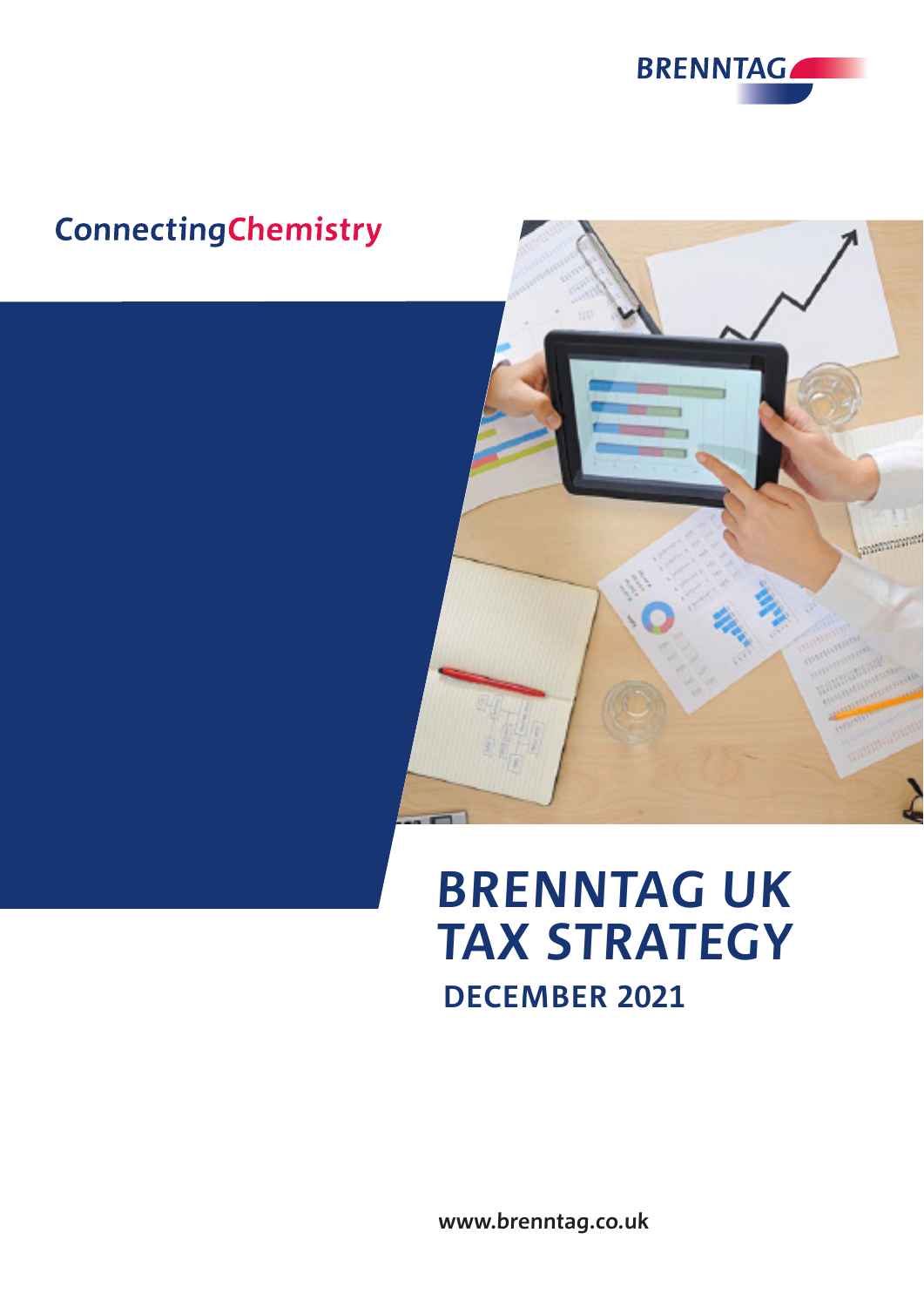

#### **SCOPE**

Brenntag is the global market leader in full-line chemical distribution, headed by Brenntag SE based in Germany. The group operates a global network with more than 640 locations in 77 countries worldwide. Locally, the UK & Ireland Group's parent is Brenntag UK Holding Limited; which is a limited company registered in England & Wales and wholly owned by Brenntag France Holding SAS.

This strategy applies to the UK registered companies within the Brenntag UK & Ireland Group in accordance with paragraphs 19 and 25 of Schedule 19 to the Finance Act 2016. A list of the entities to which it applies is set out in Appendix 1 below. In this strategy, references to 'Brenntag UK', 'the Company' or 'the Group' are to all these entities. The strategy is being published in accordance with paragraph 16(4) of the Schedule.

This strategy applies from the date of publication until it is superseded. References to 'UK Taxation' are to the taxes and duties set out in paragraph 15(1) of the Schedule which includes Corporation Tax, PAYE, NIC, and VAT. References to 'tax', 'taxes' or 'taxation' are to UK taxation and similar duties in respect of which the Group has legal responsibilities.

This tax strategy was published on 17th December 2021, the Group regards this publication as complying with its duty under paragraph 16(2) of Schedule 19 to the Finance Act 2016 in its financial year ended 31 December 2021.

#### **AIM**

Brenntag is committed to full compliance with all statutory obligations and full disclosure to relevant tax authorities. The Group's tax affairs are managed in a way which takes into account Brenntag's wider corporate reputation in line with the Group's overall high standards of governance.

#### **GOVERNANCE IN RELATION TO UK TAXATION**

- Ultimate responsibility for Brenntag UK's tax strategy and compliance rests with the Executive Board of Brenntag UK & Ireland, who delegate the executive management of this to the Finance Director (being the Senior Accounting Officer);
- The Executive Board ensures that Brenntag UK's tax strategy is one of the factors considered in all investments and significant business decisions taken;
- Internal Audit's requirement to monitor the integrity of Brenntag UK's financial reporting system, internal controls and risk management framework, includes those elements relating to taxation;
- Day-to-day management of Brenntag UK's tax affairs is delegated to the Head of Tax who reports directly to the Finance Director.
- The Finance & Tax team is staffed with appropriately qualified individuals who are supported by professional advisors where appropriate;
- The Finance Director reports to the Executive Board on Brenntag UK's tax affairs and risks during the year.

#### **RISK MANAGEMENT**

- Brenntag UK operates a system of tax risk assessment and controls as a component of the overall internal control framework applicable to the group's financial reporting system;
- Brenntag UK seeks to reduce the level of tax risk arising from its operations as far as is reasonably practicable by ensuring that reasonable care is applied in relation to all processes which could materially affect its compliance with its tax obligations;
- Processes relating to different taxes are allocated to appropriate process owners, who carry out a review of activities and processes to identify key risks and mitigating controls in place. These key risks are monitored for business and legislative changes which may impact them and changes to processes or controls are made when required;
- Appropriate training is carried out for staff who manage or process matters which have tax implications; and
- Professional advisors are widely engaged and consulted on all tax related matters.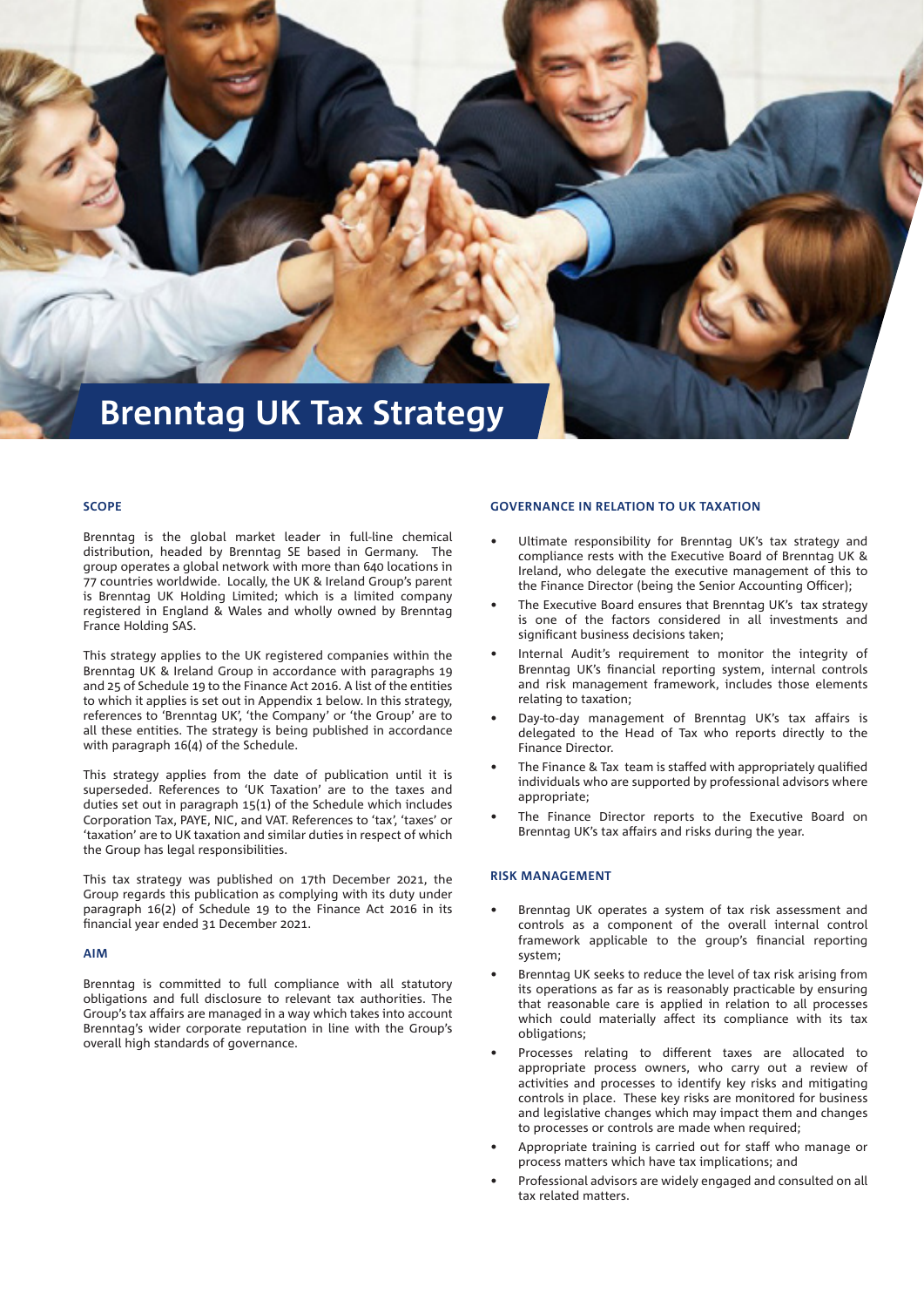#### **ATTITUDE TOWARDS TAX PLANNING AND LEVEL OF RISK**

Brenntag UK manages risks to ensure compliance with legal requirements in a manner which ensures payment of the right amount of tax. The Group's attitude towards tax planning is consistent with the 'Tax Principles' adopted and which are set out below.

When entering into commercial transactions, Brenntag UK seeks to take advantage of available tax incentives, reliefs and exemptions in line with, and in the spirit of, tax legislation. The Group does not undertake tax planning unrelated to such commercial transactions.

The level of risk which Brenntag UK accepts in relation to UK taxation is consistent with its overall objective of achieving certainty in the Group's tax affairs. At all times Brenntag UK seeks to comply fully with its regulatory and other obligations and to act in a way which upholds its reputation as a responsible corporate citizen. In relation to any specific issue or transaction, the Executive Board is ultimately responsible for identifying the risks, including tax risks, which need to be addressed and for determining what actions should be taken to manage those risks, having given regard to the materiality of the amounts and obligations in question.

#### **RELATIONSHIP WITH HMRC**

Brenntag UK seeks to have a transparent and constructive relationship with HMRC through regular meetings and communication in respect of developments in Brenntag UK's business, current, future and retrospective tax risks, and interpretation of the law in relation to all relevant taxes.

The Group ensures that HMRC is kept aware of significant transactions and changes in the business and seeks to discuss any tax issues arising at an early stage. When submitting tax computations and returns to HMRC, Brenntag UK discloses all relevant facts and identifies any transactions or issues where it considers that there is potential for the tax treatment to be uncertain.

Any inadvertent errors in submissions made to HMRC are fully disclosed as soon as reasonably practicable after they are identified.

In all of the Group's dealings with HMRC, our approach is to be open and proactive in raising any significant issues or uncertainties. Brenntag UK has a designated Customer Relationship Manager with whom regular dialogue takes place.

#### **TAX PRINCIPLES**

The Company's UK approach to taxation and dealing with taxation authorities is based on the following principles:

#### **Legal and Ethical**

- We act lawfully and with integrity and expect the same from our people, our customers, our suppliers, tax authorities and other parties with whom we interact;
- We will take into account our view of prevailing public interest considerations and of any potential reputational risk to the Group;
- We shall not act in any way to undermine the structure of the tax system; and
- We shall not entertain arrangements that evade tax or that rely, to any extent, in the authorities inability to collect it.

#### **Transparency**

- We support a relationship with tax authorities, based upon mutual trust and respect which will enable constructive dialogue and responsiveness by all parties in order to fulfil our responsibilities; and
- We shall comply with all our disclosure requirements. We shall disclose to the authorities all material facts.

# **SIGNED ON BEHALF OF THE BOARD OF DIRECTORS AND EXECUTIVE COMMITTEE:**

**MARTIN GRATTON FINANCE DIRECTOR, BRENNTAG UK & IRELAND**